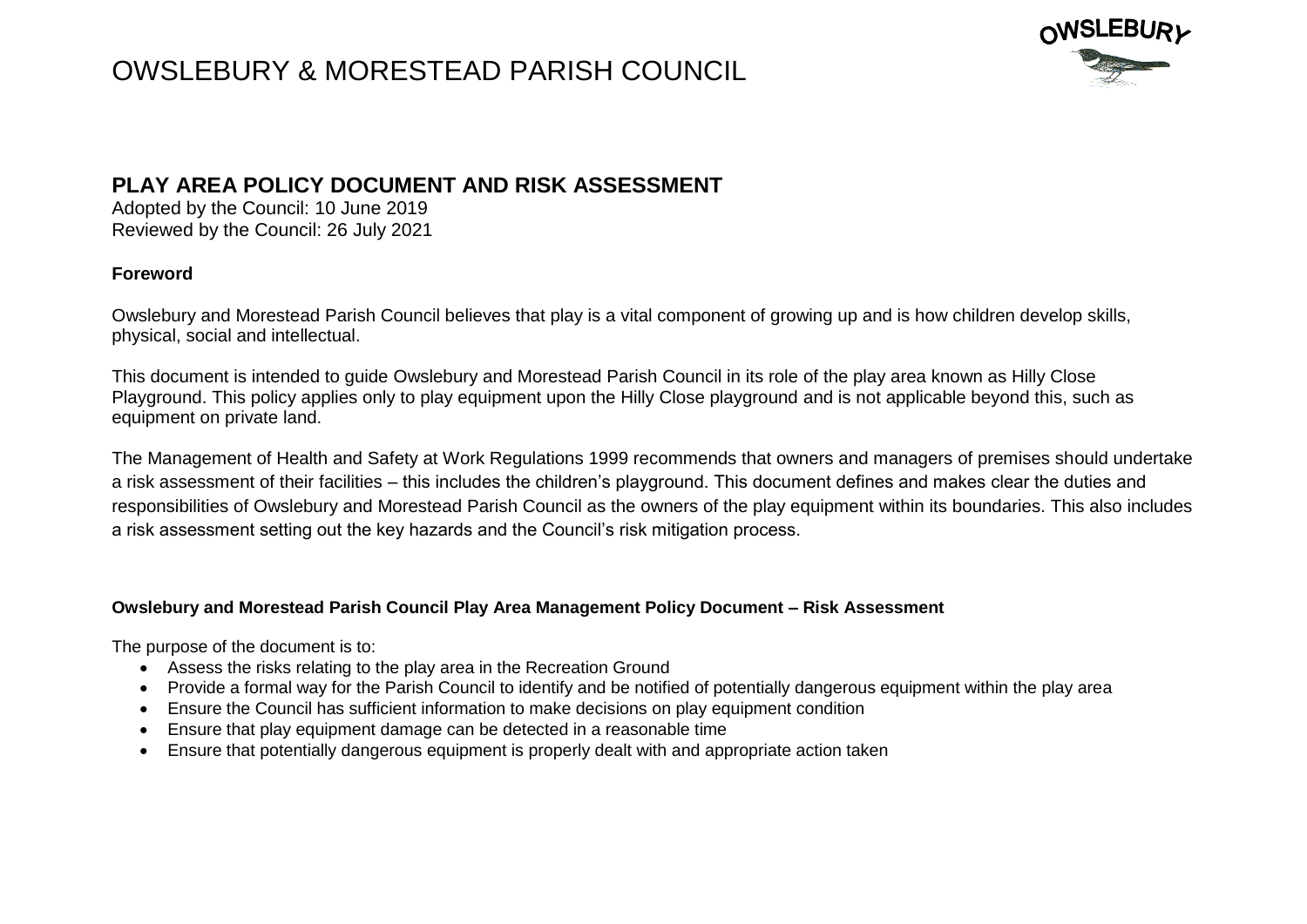

Control measures are then applied to the significant risks where the remaining residual risks are re-scored to ensure all risks are suitably managed and controlled.

| <b>Hazardous Event</b>                            | <b>Consequence</b>                                           | <b>Affected</b> | <b>Management Controls</b>                                                                                                                                                                                                                                                                              | <b>Residual Risk and</b>              |
|---------------------------------------------------|--------------------------------------------------------------|-----------------|---------------------------------------------------------------------------------------------------------------------------------------------------------------------------------------------------------------------------------------------------------------------------------------------------------|---------------------------------------|
|                                                   |                                                              |                 |                                                                                                                                                                                                                                                                                                         | <b>Further Measures</b>               |
| Equipment which is<br>dangerous is not identified | Play area condition<br>deteriorates and is not<br>recognised | Public          | The CSO will confirm that<br>he has undertaken<br>inspections to identify any<br>problems/hazards that<br>have been created by use,<br>abuse, weather and age.<br><b>ROUTINE INSPECTIONS:</b><br>An inspection will to be<br>carried out every two<br>weeks, by the CSO<br>All routine inspections will | Tolerable No further action<br>needed |
|                                                   |                                                              |                 | be recorded on the Play<br>Area inspection sheets<br>whether or not there are<br>problems or hazards<br>identified.                                                                                                                                                                                     |                                       |
|                                                   |                                                              |                 | <b>INSPECTIONS:</b><br>An inspection will be<br>undertaken twice a year<br>by an accredited<br>independent Inspector and<br>will be arranged by the<br>Parish Council. These<br>reports will determine any                                                                                              |                                       |
|                                                   |                                                              |                 | action that needs taking                                                                                                                                                                                                                                                                                |                                       |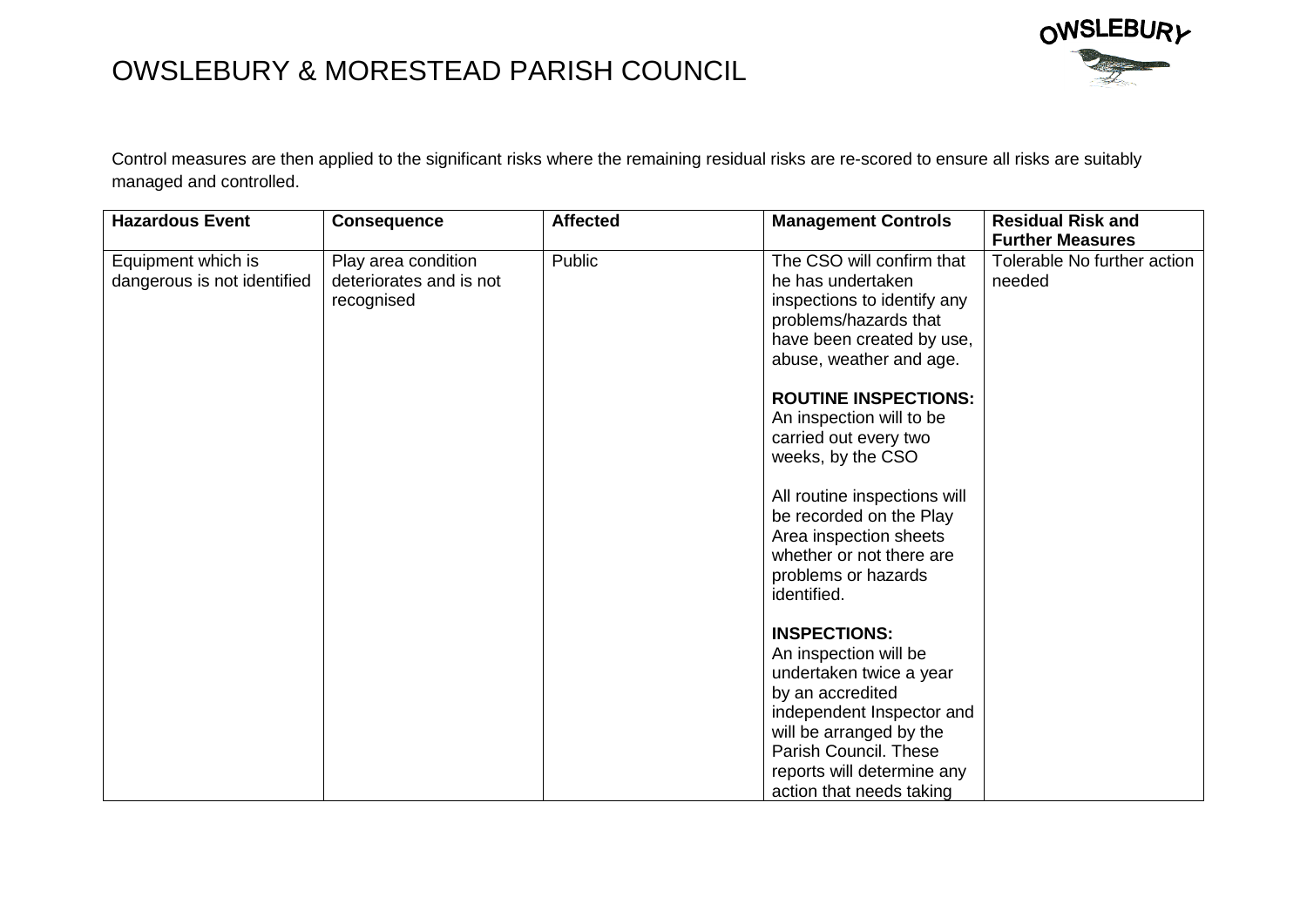

| Equipment      | People are     | Public | All items within the                            | Tolerable No further action |
|----------------|----------------|--------|-------------------------------------------------|-----------------------------|
| which is       | injured whilst |        | Recreation Ground,                              | needed                      |
| damaged is     | using the play |        | whether or not shown on                         |                             |
| not dealt with | equipment      |        | the Asset Register, will be                     |                             |
| correctly      |                |        | inspected by the CSO.                           |                             |
|                |                |        |                                                 |                             |
|                |                |        | All routine inspections will                    |                             |
|                |                |        | be recorded on the sheets                       |                             |
|                |                |        | provided by the Parish                          |                             |
|                |                |        | Council.                                        |                             |
|                |                |        |                                                 |                             |
|                |                |        | All inspection reports will                     |                             |
|                |                |        | be retained by the Parish                       |                             |
|                |                |        | Council within its records.                     |                             |
|                |                |        |                                                 |                             |
|                |                |        | They will be available for                      |                             |
|                |                |        | inspection by request.                          |                             |
|                |                |        |                                                 |                             |
|                |                |        | Any issues raised by any                        |                             |
|                |                |        | inspection will be brought                      |                             |
|                |                |        | immediately to the Parish                       |                             |
|                |                |        | Council's attention.                            |                             |
|                |                |        |                                                 |                             |
|                |                |        | Any questions will be<br>raised with the Annual |                             |
|                |                |        | Inspecting Body, and in                         |                             |
|                |                |        | the event of immediate                          |                             |
|                |                |        | remedial action needing to                      |                             |
|                |                |        | be taken the Chair or Vice                      |                             |
|                |                |        | Chair of the Parish Council                     |                             |
|                |                |        | will have delegated                             |                             |
|                |                |        | powers to close any piece                       |                             |
|                |                |        |                                                 |                             |
|                |                |        | of play equipment by                            |                             |